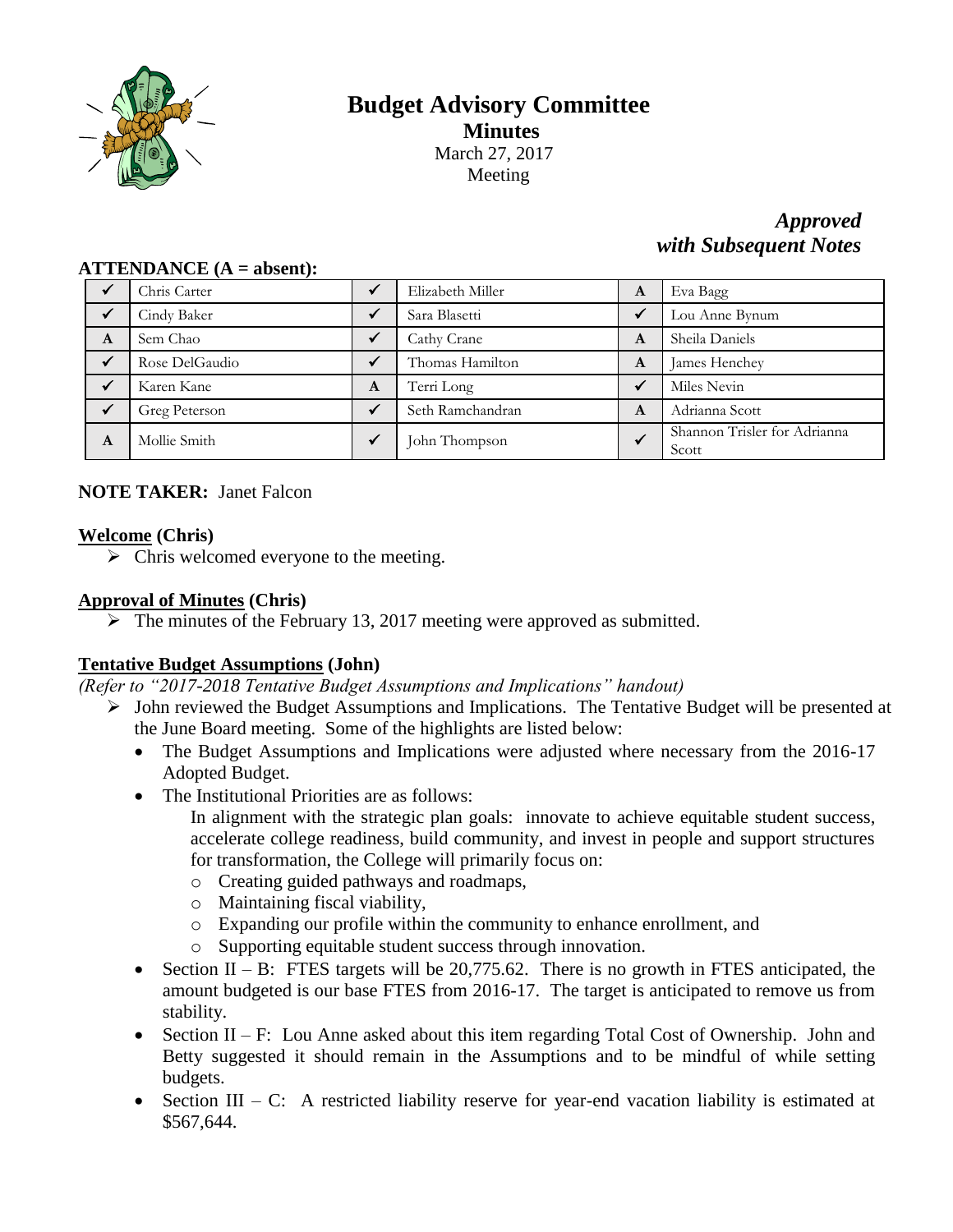- Section  $V B$ : COLA will be budgeted at 1.48%.
	- o Shannon asked about some of the acronyms in the report. FTES (Full Time Equivalent Students) and COLA (Cost of Living Adjustment) were explained.
	- o Seth asked about COLA and whether or not it applies to categorical programs. John responded the amount is applied to our General Apportionment. Betty added it would depend how the Governor defines the line item for COLA. Chris clarified it is not intended to be applied directly to salaries; it is an overall COLA adjustment to our base.
	- o Thomas asked what the current percentage is for Reserves. John said at the start of the fiscal year it was approximately 28%. (Subsequent note: the Reserves balance at the start of the fiscal year was \$28 million which is 21% of expenditures; projected for end of year is \$18 million which is 13.7% of expenditures. This amount includes assigned components of Reserves.)
	- o Sarah asked for more information regarding "borrowing FTES" and if there is a limit to how much we can borrow. Betty answered there are certain restrictions under Title V regarding the calculation of FTES and the year they may be reported in. Chris added the word "allocation" is a better term to describe the transfer of FTES amounts to different fiscal years.
- Section  $V C$ : FTES are expected to be funded at a 20,755 FTES level with no additional growth revenue.
- Section  $V F$ : A total of \$790,000 for LBCC block grants are included in the State Budget for scheduled maintenance and instructional equipment with no match requirement.
- Section  $V G$ : This item was deleted because there are no One-Time Mandated Cost funds anticipated in the Governor's budget.
- Section VII C: The Assumptions include 32 new faculty positions.
	- o Cathy informed the group there has been at least one failed search with the new faculty hires. She asked if the numbers are adjusted in the Assumptions and/or Budget. John said we would continue to budget for 32 positions and can adjust accordingly if necessary.
	- o Seth asked about the list of 32 faculty on the Hiring Priorities list. Betty discussed the Faculty Obligation Number (FON) and the assessment of a penalty if the target is not met. Betty's research has found LBCC falls around the state-wide average for FON which is \$72,000 per faculty position below the FON. The cost of hiring the faculty member and the penalty for being below the FON are almost the same amount.
	- o Thomas asked is the District was setting aside funds for the restoration of Classified positions. Betty responded we are not including any funds to restore Classified positions in the Assumptions. Thomas said that some of the Classified staff that were reduced several years ago are working in January and July. He said the District is currently spending the funds and wants to address the issue of restoring them to 100%. Rose responded the process for anyone that works January or July for two consecutive years is reviewed for conversion back to their original standing.
- Section VII D: Overall the Health and Welfare benefit costs will result in a 3.2% blended rate increase.
	- o Lou Anne asked why there is such a large increase in Mental Health. Rose explained the number of people using the option has increased. Sarah asked about the -2% for Blue Cross PPO specifically who benefits from the decrease in premium. Betty stated the premium rate will decrease is a blended reduction and will be shared between the District and the employee. Chris asked if there was a dollar amount associated with the changes to the Blue Cross PPO plan. John said the 2% reduction represents approximately a decrease of \$576,000 in premiums. (Subsequent note: the decrease represents \$133,000 in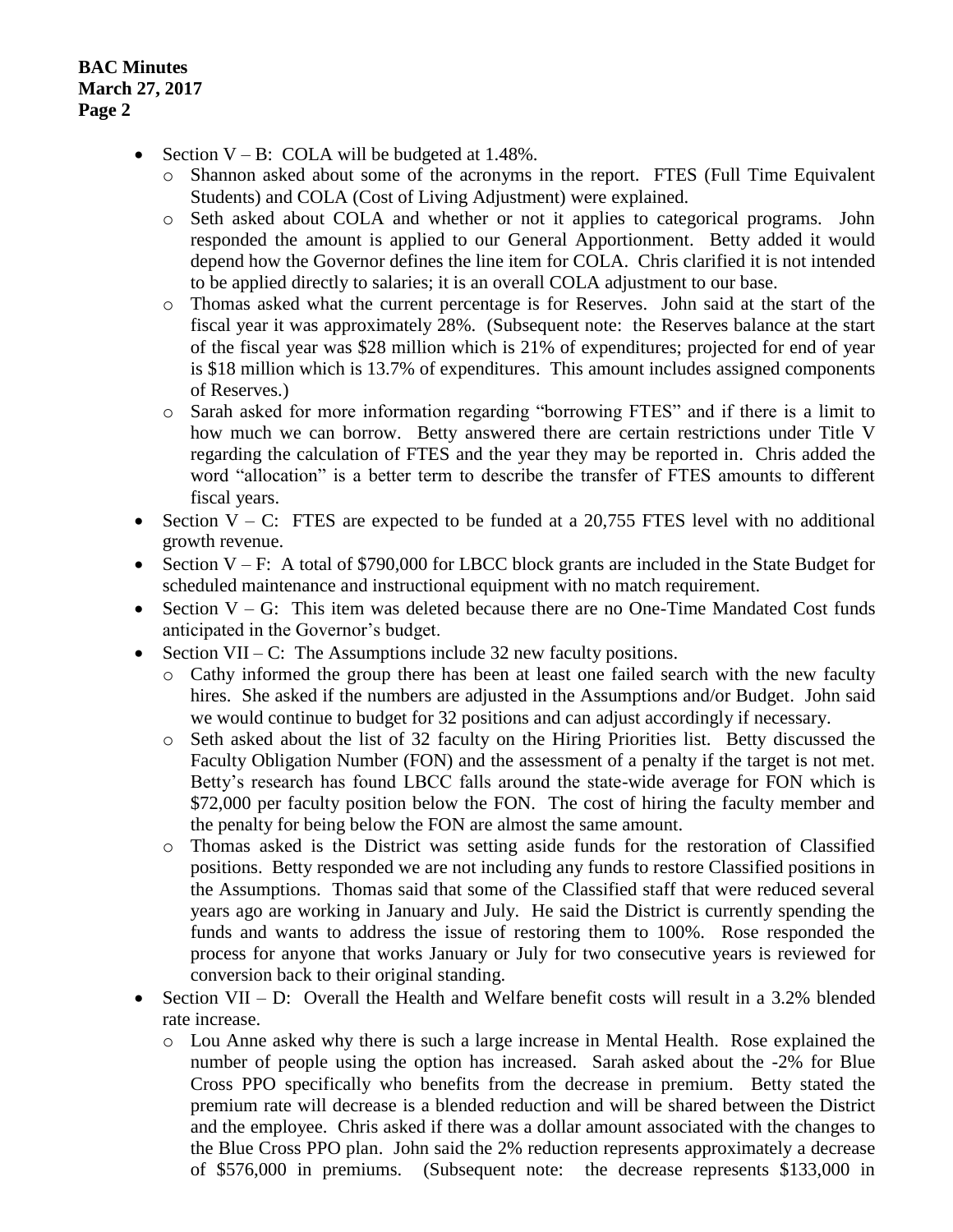premiums.) The 28% increase for mental health represents approximately \$16,000. (Subsequent note: the increase represents \$131,000.) The combined 3.2% increase represents approximately \$576,000.

- Section VII E: Other Payroll related benefits will be budgeted based upon the rates established by their respective regulatory agencies.
- $\triangleright$  The Tentative Budget Assumptions were approved as submitted.

### **Apportionment Calculations 2015-16 Recalc & 2016-17 P-1 (John)**

*(Refer to "Apportionment Calculation – Budget 2015-16 Recalc & 2016-17 P-1 Apportionment" handout)*

 $\triangleright$  John reviewed the Apportionment Calculations for 2015-16 and 2016-17 P-1.

|                                                          | 2015-16<br><b>Recal</b> | 2016-17<br>$P-1$ | 2017-18<br>Projection | <b>Change from</b><br>2016-17 |
|----------------------------------------------------------|-------------------------|------------------|-----------------------|-------------------------------|
|                                                          | <b>Amount</b>           | <b>Amount</b>    | <b>Amount</b>         | <b>Amount</b>                 |
| <b>Total Base Revenue</b>                                | 103,656,853             | 102,570,031      | 112,590,126           | 10,020,095                    |
| <b>COLA</b> Adjustment<br>$(1.02\%/0.0\%/1.48\%/1.48\%)$ | 978,056                 |                  | 1,666,334             | 1,666,334                     |
| <b>Total Restoration/Growth</b>                          | (7,769,015)             | 8,463,923        |                       | (8,463,923)                   |
| <b>Full-Time Faculty Hiring</b><br>Adjustments           | 1,054,406               | 91,727           |                       | (91, 727)                     |
| <b>Base Increase FON</b>                                 | 4,649,731               | 15,117           |                       | (15, 117)                     |
| <b>Base Increase Non-FON</b>                             |                         | 1,449,328        | 408,280               | (1,041,048)                   |
| <b>Stability Adjustment</b>                              | 7,848,259               |                  |                       |                               |
| <b>Total Computational Revenue</b>                       | 110,418,290             | 112,590,126      | 114,664,740           | 2,074,614                     |
| Deficit Factor (0.00%/1.2219%/0.50%/<br>$-0.7219%$       |                         | (1,375,704)      | (573, 324)            | 802,380                       |
| <b>Adjusted Computational Revenue</b>                    | 110,418,290             | 111,214,422      | 114,091,416           | 2,876,994                     |
| <b>Funded FTES</b>                                       | 19,077.33               | 20,775.62        | 20,775.62             |                               |

- Sara asked for more information about enhanced non-credit. Enhanced non-credit classes include ESL classes as well as career development classes. Karen explained the recent history for apportionment. It has only been recently the base allocation for non-credit classes has been increased to the same level as credit classes. She added there are several areas in adult education where the District can receive credit amounts for non-credit classes.
- Shannon asked about the concept of "no growth". John explained the 8.9% increase is the amount to restore the Base Allocation for the District to get out of stabilization.
- Karen asked if the District is projecting no growth, are we going to continue to be in stabilization. John said it is a possibility the District would be in stabilization again. There is approximately \$1.4 million in growth funds available if the District can grow. If the District is not able to reach our base FTES level next year, it would go back into stability funding. Shannon asked what the equivalent is for one FTES. Betty said it is 525 hours of instruction per year/per student (15 units per semester/per student). She added financial aid is not part of the formula to calculate FTES.